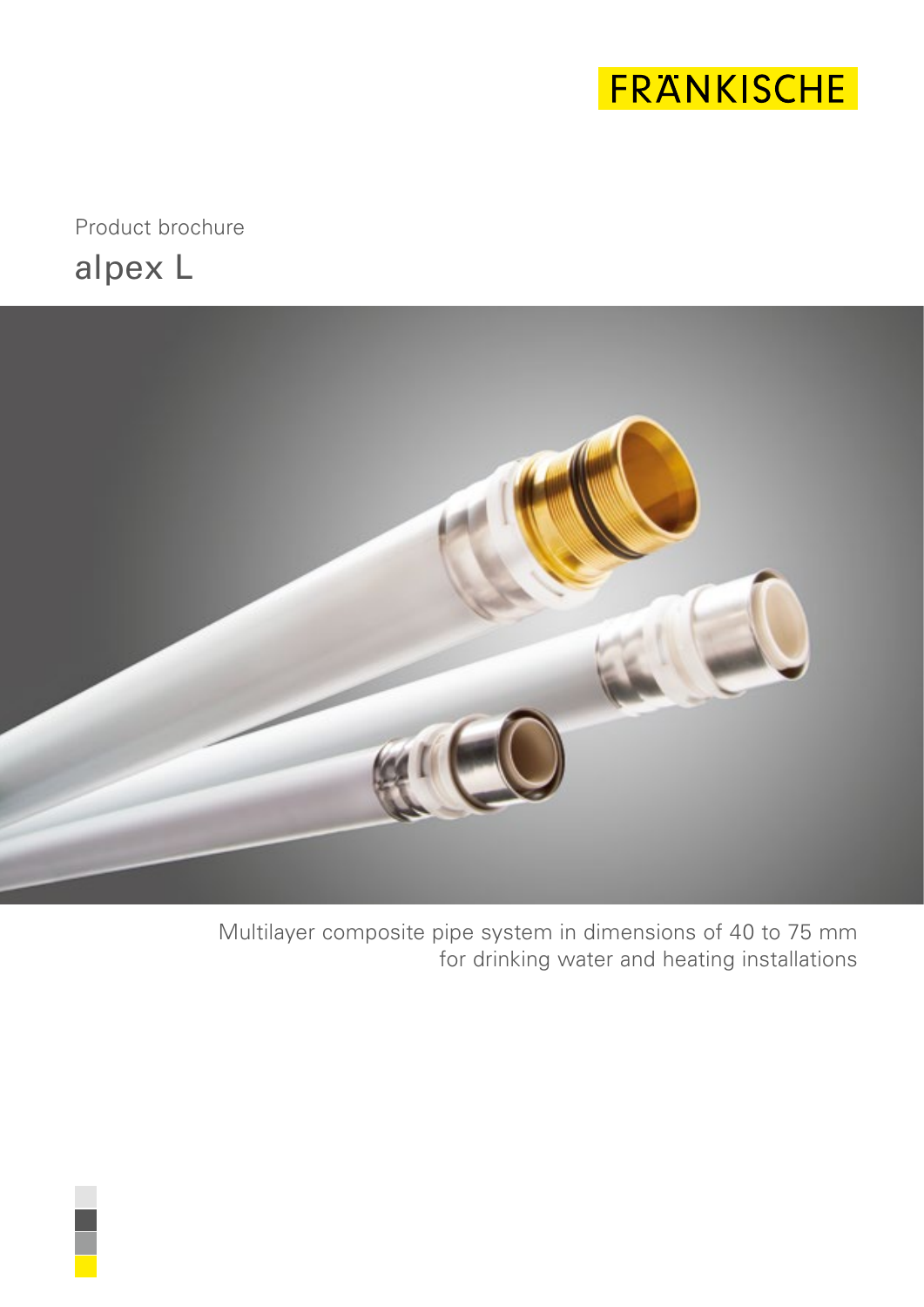

### **alpex L**

#### **alpex L pipe**

The high-quality composite pipe consists of a cross-linked polyethylene inner surface, a butt-welded aluminium core, and a heat-stabilised polyethylene outer pipe. The three layers are joined with a special adhesion agent to form a single durable product.

- $\Box$  good compatibility with other materials
- $\blacksquare$  high chemical resistance
- 100 % impermeable to oxygen
- $\blacksquare$  low thermal linear expansion, comparable with copper
- $\blacksquare$  impervious to encrustation and sediment



#### **alpex L fitting**

The alpex L fittings are made of high-performance PPSU plastic or dezincification-resistant brass, and are equipped with pre-assembled stainless steel sleeves. The four dimensions between 40 and 75 mm can be crimped quickly and easily using the alpex crimping jaw with F-contour.

- flow-optimised
- fittings made of PPSU and dezincification-resistant brass
- $\Box$  double safety due to two O-rings
- $\blacksquare$  easy visual inspection of the insertion depth due to extra large inspection holes
- e leaking if left uncrimped according to DVGW W 534



The alpex L system which can be crimped using the F-contour is an ideal addition to our alpex system for plumbing and heating installations in dimensions of 16 to 32 mm. Regardless of whether it is about the laying of long pipe sections in industrial buildings, the installation of basement pipe runs or riser pipes in residential buildings – durable alpex L pipes in straight lengths ideally meet your demands for easy and proper installation of large pipe dimensions.

#### **Compatibility Controlled safety**

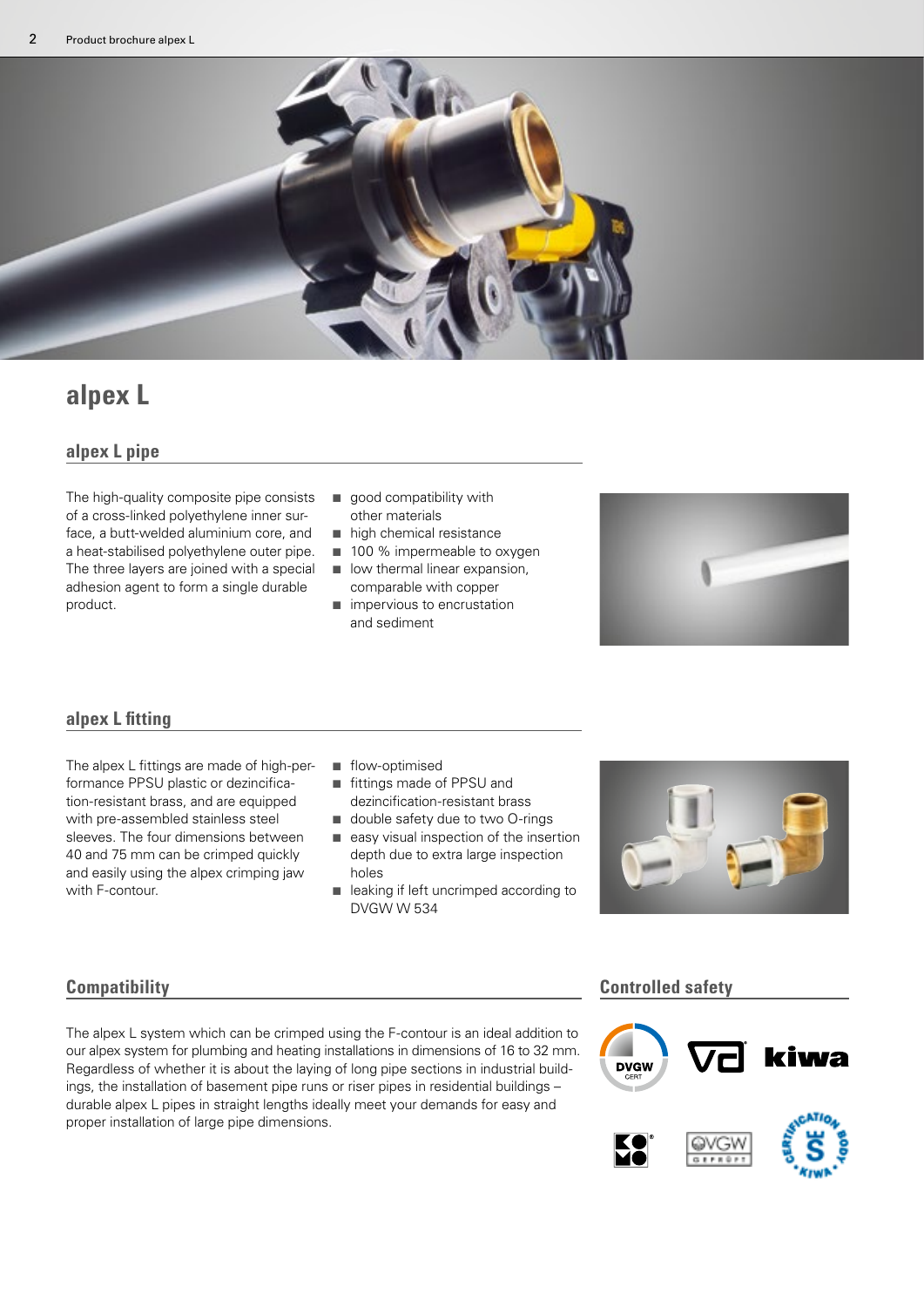

## **Technical data**

**Multilayer composite pipe**

| <b>System</b>                 |                                          |                 |                 |                 |  |
|-------------------------------|------------------------------------------|-----------------|-----------------|-----------------|--|
| DN                            | 32                                       | 40              | 50              | 65              |  |
| Dimension [mm]                | $40 \times 3.5$                          | $50 \times 4.0$ | $63 \times 4.5$ | $75 \times 5.0$ |  |
| Operating temperature [°C]    | max. 95 (permanent)                      |                 |                 |                 |  |
| Operating pressure [bar]      | max. 10                                  |                 |                 |                 |  |
| Material class DIN EN 13501-1 | F                                        |                 |                 |                 |  |
| Application                   | Drinking water and heating installations |                 |                 |                 |  |





| Material                                  | PE-X/AL/PE-HD |  |  |
|-------------------------------------------|---------------|--|--|
| Thermal conductivity [W/(m·K)]            | 0.45          |  |  |
| Linear expansion $\text{[mm/(m\cdot K)]}$ | 0.026         |  |  |
|                                           |               |  |  |

| <b>Fittings</b>            |                                                                              |                                    |  |
|----------------------------|------------------------------------------------------------------------------|------------------------------------|--|
| Type                       | Threadless                                                                   | Threaded connectors                |  |
| Material                   | Polyphenylsulfone (PPSU);<br>dezincification-resistant<br>brass (dim. 75 mm) | Dezincification-resistant<br>brass |  |
| Crimp sleeve               | Stainless steel                                                              |                                    |  |
| Crimping contour           |                                                                              |                                    |  |
| Leak function acc. to W534 | Yes                                                                          |                                    |  |



### **Benefits at a glance**



COMPLIANCE WITH GERMAN ENVIRONMENT AGENCY / DRINKING WATER ORDINANCE



SUPERIOR MATERIAL QUALITY



100% IMPERMEABLE TO OXYGEN



OPERATING TEMPERATURE

INCRUSTATION-FREE

HIGH CONTINUOUS



**95 °C**

DURABILITY



SYSTEM COMPATIBILITY

LEAK FUNCTION



HYGIENICALLY SOUND